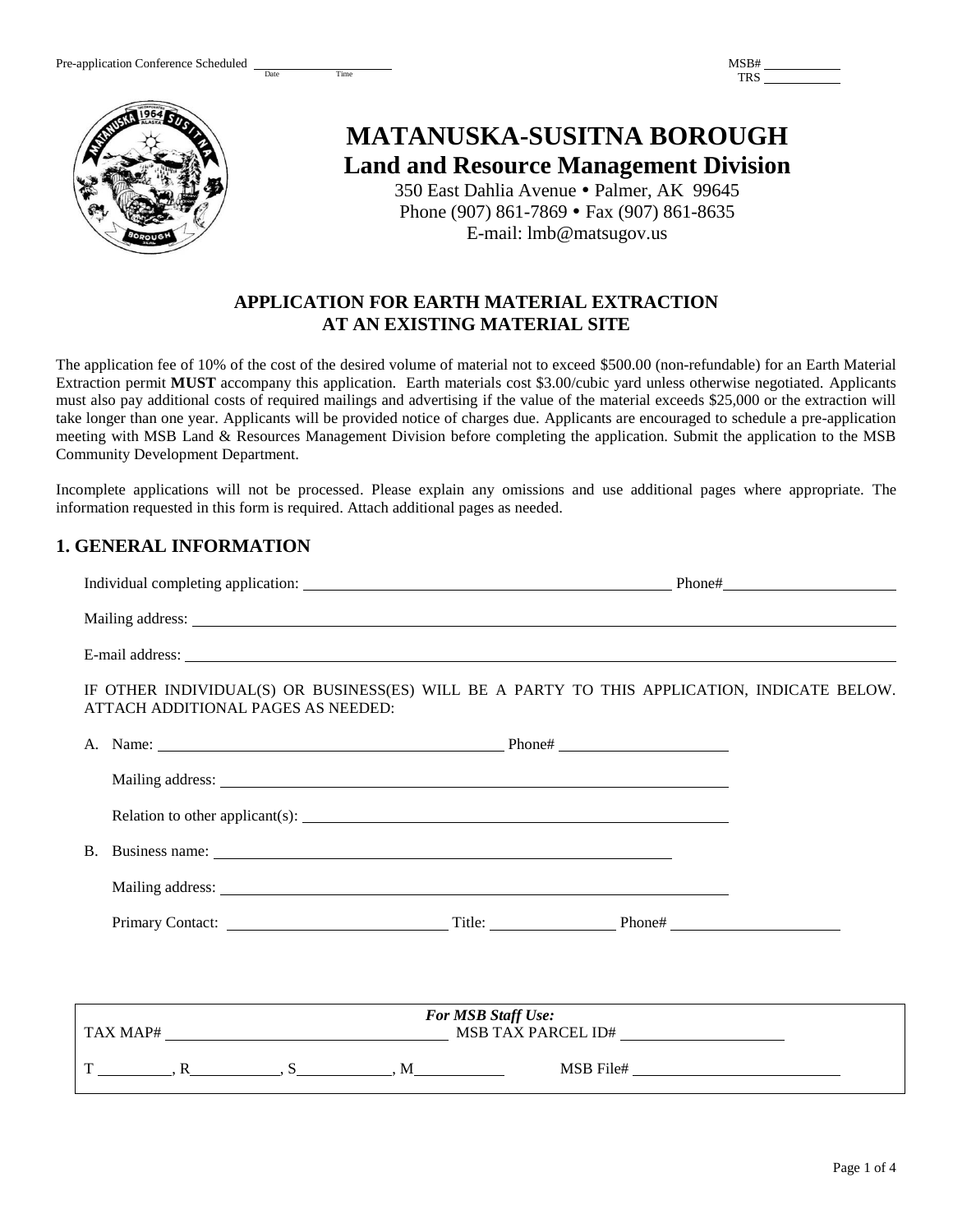## **2. TYPE OF ORGANIZATION (CHECK ONE)**

| Individuals $\Box$         | Business Corporation          |
|----------------------------|-------------------------------|
| General Partnership        | Non-profit Corporation        |
| Limited Partnership $\Box$ | Non-profit Association $\Box$ |
| Other                      |                               |

If non-profit, has IRS Tax Exempt Status been obtained?  $\Box$  Yes  $\Box$  No (If yes, attach a letter of determination.)

Note: Please submit, as appropriate, the following items with this application:

- Current Alaska business license
- Current Matanuska-Susitna Borough business license
- Designation of signatory authority to act for the organization or other individuals
- Charter/By-laws for non-profits

Please attach a copy of your Certificate of Insurance for each of the following: Liability Insurance, Auto Insurance, and Workman's Compensation Insurance.

## **3. LEGAL DESCRIPTION OF OPERATING AREA**

| Township: | Range:   | section(s | Meridian                  |
|-----------|----------|-----------|---------------------------|
| Tax#      | MSB Map# | Plat#     | <b>Recording District</b> |

#### **4. PLANS & MAPS (Note that some codes require surveys and drawings prepared by certified professionals)**

Plans & Maps must provide all information required by the code regulating the subject development. Submit a plan that, at a minimum, details the following information. Attach a site plan map for this information:

 $\Box$  - detailed description of extraction methods;

 $\Box$  - areas to be mined

 $\Box$  - areas not to be mined

- all existing and proposed buildings and structures;

 $\Box$  - transportation plan describing how vehicles and traffic will be managed to maintain high safety conditions, eliminate any schools bus conflicts, and mitigate road maintenance impacts.

 $\Box$  - proposed performance dates

## **5. PROJECT INFORMATION**

Describe proposal briefly. Attach narrative for further description:

Describe any structures, equipment, and facilities you propose to place on the site:

#### **Other Permits:**

*It is the responsibility of the owner and applicant to identify and comply with all applicable private restrictions such as covenants, and plat notes, as well as all local, state and federal regulations applicable to this development and to obtain all necessary authorizations and permits. Any commercial use requires State and Borough Business licenses. City business licenses may also be required.*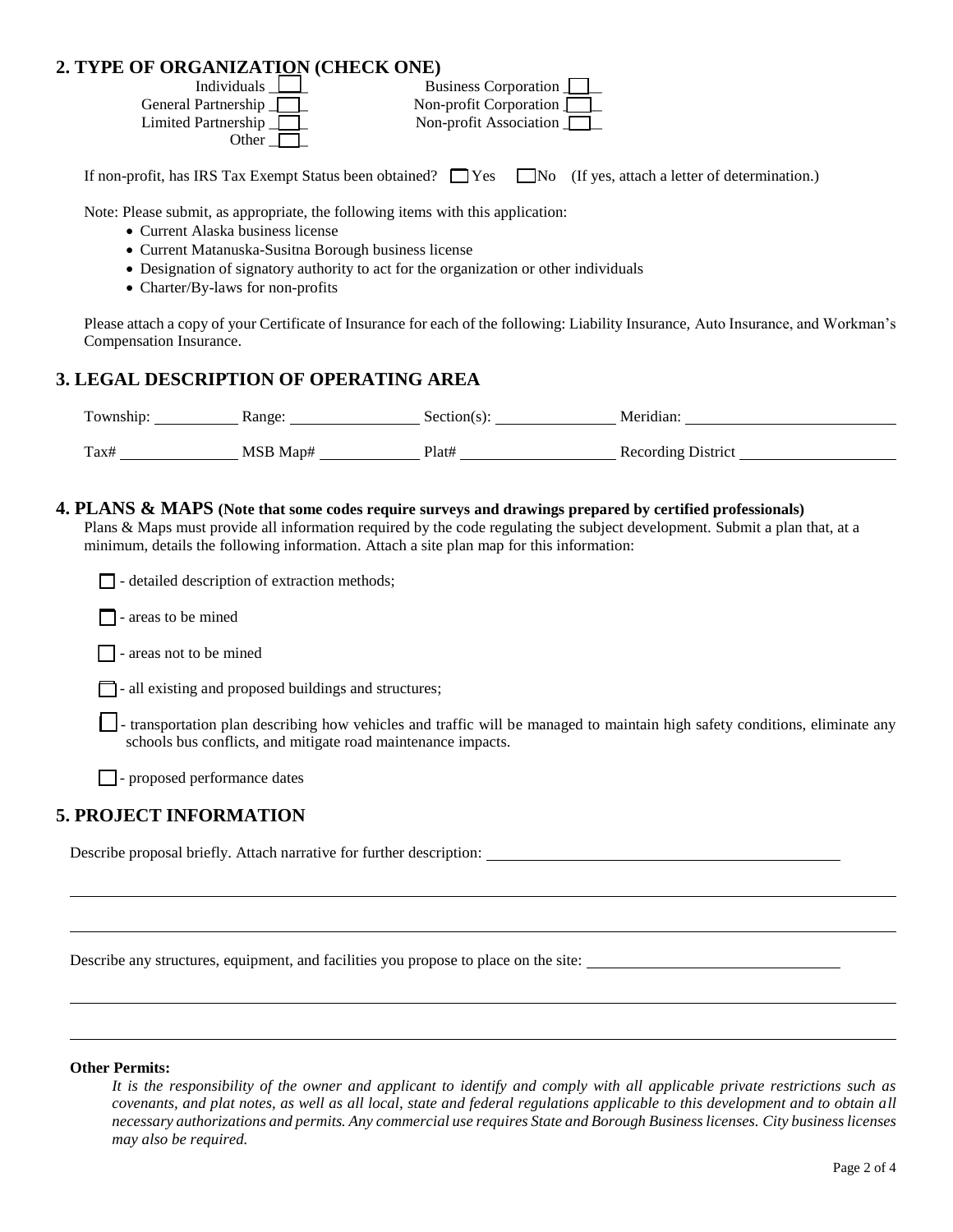|                    |           | The applicant has determined the following authorizations or permits are required for this project:   |                                      |
|--------------------|-----------|-------------------------------------------------------------------------------------------------------|--------------------------------------|
|                    |           | Permit Name/#                                                                                         | $\Box$ Applied for,<br>$\Box$ issued |
|                    |           | $\Box$ issued                                                                                         |                                      |
|                    |           | Do you intend to store fuel or other petroleum products on the site?: $\Box$ Yes $\Box$ No            |                                      |
|                    |           | List the number of employees and/or names of contractors (and subs) that will be working on the site: |                                      |
|                    |           |                                                                                                       |                                      |
|                    |           |                                                                                                       |                                      |
|                    |           |                                                                                                       |                                      |
|                    |           | Proposed hours of operations:                                                                         |                                      |
|                    |           |                                                                                                       |                                      |
|                    |           | 6. FINANCIAL /JOB HISTORY / OTHER INFORMATION                                                         |                                      |
|                    |           | Has applicant previously purchased or leased borough owned land or resources? $\Box$ Yes              | $\prod$ No                           |
|                    |           |                                                                                                       |                                      |
|                    |           | If YES, provide legal description, type of purchase or lease, and status.                             |                                      |
|                    |           |                                                                                                       |                                      |
|                    |           | You may be required to spend funds for the following:                                                 |                                      |
| $\Box$ Yes         | $\Box$ No | Performance Bond                                                                                      |                                      |
| $\Box$ Yes         | $\Box$ No | Damage deposit                                                                                        |                                      |
| $\Box$ Yes         | $\Box$ No | General Liability insurance                                                                           |                                      |
| $\blacksquare$ Yes | $\Box$ No | Environmental Pollution Liability insurance                                                           |                                      |
| $\neg$ Yes         | $\Box$ No | Worker's compensation insurance                                                                       |                                      |

T Yes No Remote site inspection costs

**The Rook Constants Any federal, state and local permits required** 

**The No Maintenance costs (present or future)** 

Has the applicant or affiliated entity, ever filed a petition for bankruptcy, been adjudged bankrupt or made an assignment for the benefit of creditors?  $\Box$  Yes  $\Box$  No

If YES, explain, including dates:

Is applicant, or affiliated entity, in default on any obligation to, or subject to any unsatisfied judgment or lien with the borough?  $\Box$  Yes  $\Box$  No

If YES, explain:

| Applicant acknowledges having received a copy of the Matanuska-Susitna Borough Privacy Policy notice required by Title V of |  |  |  |
|-----------------------------------------------------------------------------------------------------------------------------|--|--|--|
| the Gramm-Leach-Bliley Act. $\Box$ Yes $\Box$ No                                                                            |  |  |  |